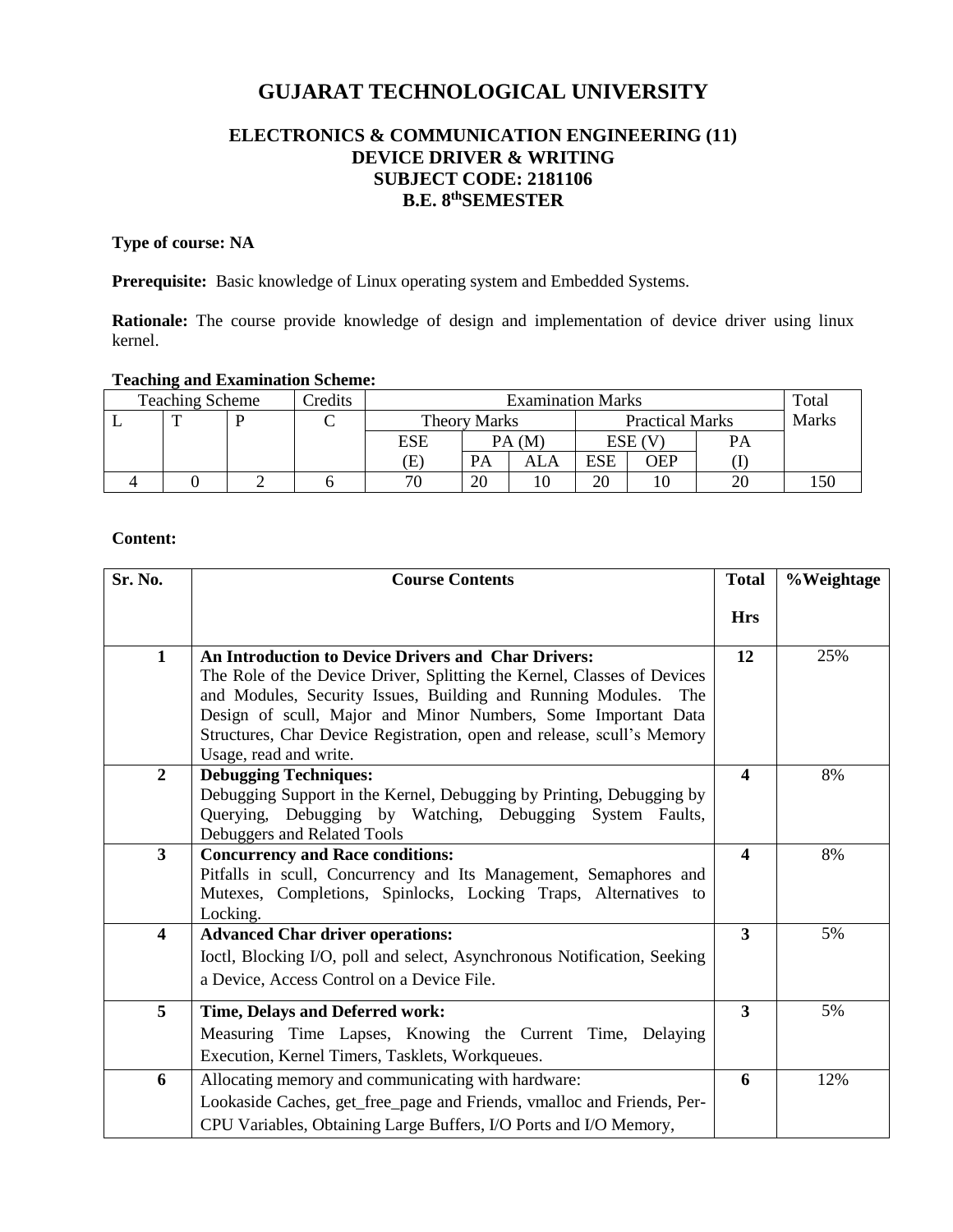|   | Using I/O Ports, An I/O Port Example, Using I/O Memory.                    |    |     |
|---|----------------------------------------------------------------------------|----|-----|
| 7 | Interrupt handling and data types in the kernel:                           | 6  | 12% |
|   | Preparing the Parallel Port, Installing an Interrupt Handler, Implementing |    |     |
|   | a Handler, Top and Bottom Halves, Interrupt Sharing, Interrupt-Driven      |    |     |
|   | I/O, Use of Standard C Types, Assigning an Explicit Size to Data Items,    |    |     |
|   | Interface-Specific Types, Other Portability Issues, Linked Lists.          |    |     |
| 8 | <b>PCI drivers and USB drivers:</b>                                        | 10 | 25% |
|   | The PCI Interface, A Look Back: ISA, PC/104 and PC/104+                    |    |     |
|   | Other PC Buses, SBus, NuBus, External Buses, USB Device Basics,            |    |     |
|   | USB and Sysfs, USB Urbs, Writing a USB Driver, USB Transfers               |    |     |
|   | Without Urbs.                                                              |    |     |

**Legends: R: Remembrance; U: Understanding; A: Application, N: Analyze and E: Evaluate C: Create and above Levels (Revised Bloom's Taxonomy)**

Note: This specification table shall be treated as a general guideline for students and teachers. The actual distribution of marks in the question paper may vary slightly from above table.

#### **Reference Books:**

- 1. Linux Device Drivers by Jonathan Corbet, Alessandro Rubini, and Greg Kroah-Hartman, O'Reilly Media, U.S.A.
- 2. Linux Kernel Development by Robert Love, Pearson India.

#### **Course Outcome:**

After learning the course the students should be able to:

- Configure, compile, and install a Linux kernel/kernel module from sources
- Navigate and read the Linux kernel sources
- Understand and use correctly the Linux kernel internal services needed by devices drivers, including mutual exclusion, memory mapping, kernel memory allocation, interrupt handling, timekeeping, and scheduling.
- Design and implement a kernel module.
- Modify, or design and implement a device driver.

#### **List of Experiments:**

- 1. Experiments on the Driver specific Commands & Tools
- $\Box$  Setting up the Driver Development Environment
- □ Understanding Kernel's Build System
- $\Box$  Writing Makefile
- $\Box$  Adding a driver to kernel
- $\Box$  Writing "first" Driver
- $\Box$  Writing various Character Drivers
- $\Box$  Null Driver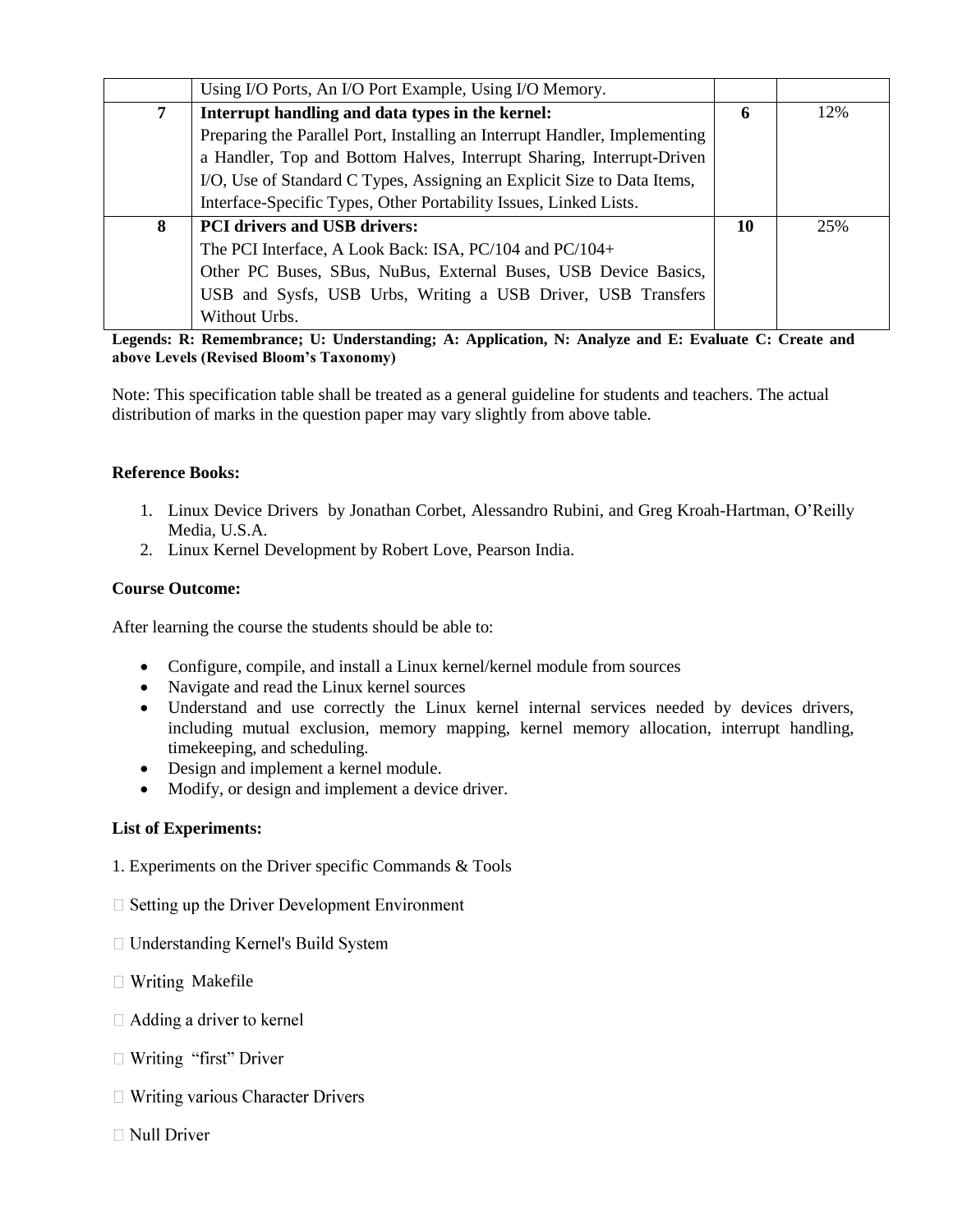- □ Memory Based Driver
- $\Box$  Multiple minors
- □ Module parameters
- □ UART (Hardware) Based Drivers
- $\Box$  Char drivers using UART to apply char driver concepts
- $\Box$  Implementing ioctl function
- $\Box$  Understanding the USB Device entries
- $\Box$  Interfacing with the USB Core
- $\Box$  Reading USB cdc adm class specification
- $\Box$  Writing a USB Driver
- $\Box$  USB Driver & Device Registration
- $\Box$  Hot-plug-ability: probe and disconnect
- □ Bulk Transfers & Various System Calls
- 2. Experiments on USB driver for peripherals
- $\Box$  Interrupt implementation using deferred execution
- $\Box$  Concurrency management using mutex, semaphores
- □ Memory based Block Driver
- 3. Experiments on Implementation a char based PCI driver
- $\Box$  Using kdb debugger
- $\Box$  Creating proc entries for a driver

#### **Design based Problems (DP)/Open Ended Problem:**

Few examples of design based problems:

- 1. USB card scanner driver / barcode scanner driver
- 2. Context sensitive file system
- 3. Monitoring system for each bio structure in device mapper
- 4. GPS Drift Correction
- 5. Autosync clock using GPS

6. Linux kernel module to simulate geographically large networks by introducing a lag to incoming traffic from targeted IPs.

#### **Major Equipment: Computer with root access, Linux operating system.**